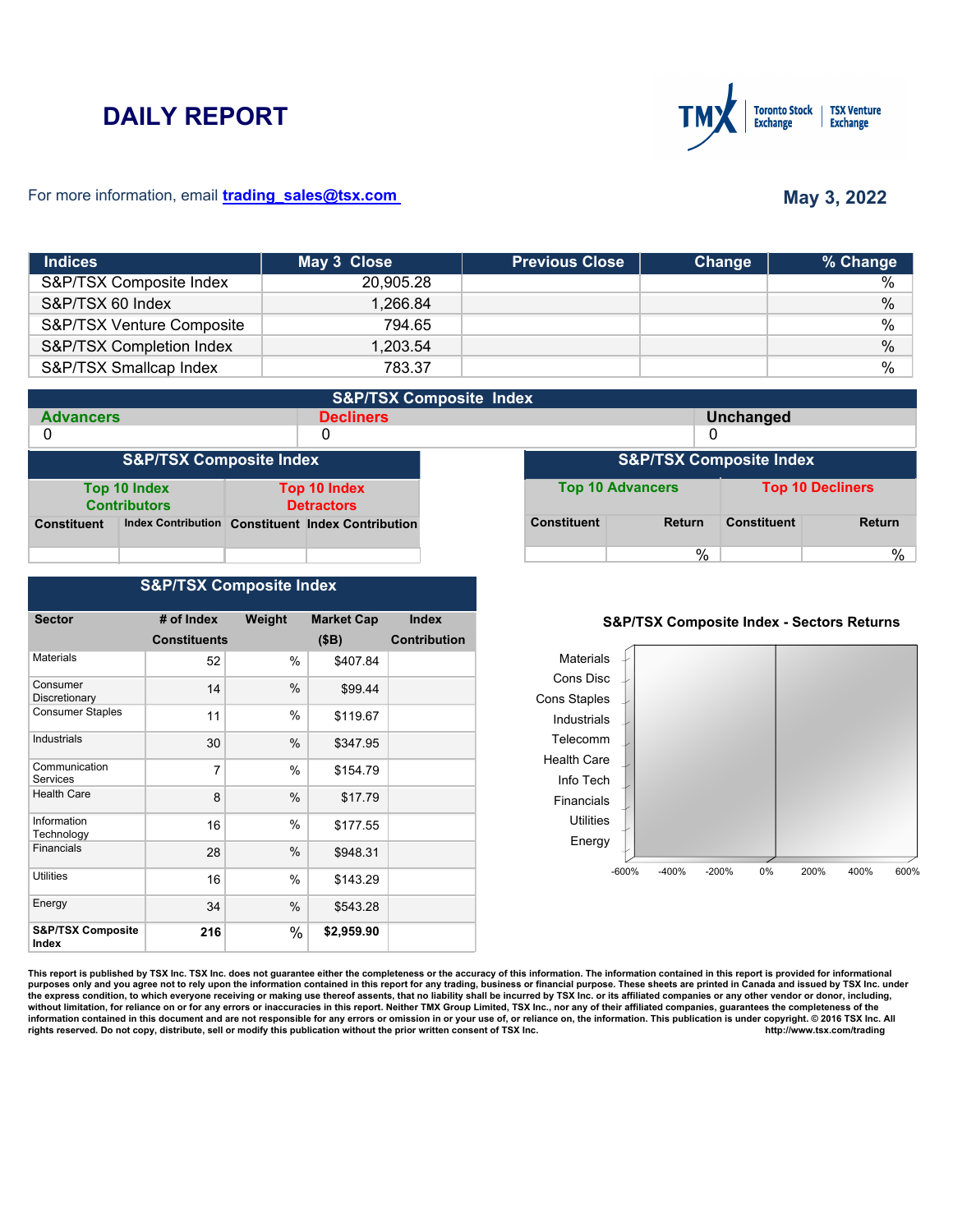

| TSX                  |                  | <b>TSX ANONYMOUS TRADING</b> |                 |
|----------------------|------------------|------------------------------|-----------------|
| Daily Volume         | 382.368.687      | Daily Volume                 | 162.530.702     |
| Daily Value          | \$10,590,119,177 | Daily Value                  | \$4,368,339,317 |
| Daily Trades         | 1.155.672        | Average Trade Size           | 275             |
| Daily Symbols Traded | 2,123            | % TSX Volume                 | 42.51%          |



|            | <b>Top 20 TSX Symbols by Volume</b> |                  |             | Top 20 TSX Symbols by Value |                  |
|------------|-------------------------------------|------------------|-------------|-----------------------------|------------------|
| Symbol     | <b>TSX Volume</b>                   | <b>TSX Value</b> | Symbol      | <b>TSX Volume</b>           | <b>TSX Value</b> |
| SU         | 10,283,662                          | \$487,225,739    | <b>ENB</b>  | 10,236,983                  | \$576,779,551    |
| ENB        | 10,236,983                          | \$576,779,551    | SU          | 10,283,662                  | \$487,225,739    |
| ATH        | 9,263,888                           | \$24,623,736     | <b>BMO</b>  | 2,324,812                   | \$320,006,701    |
| BTE        | 8,441,220                           | \$56,673,040     | TD          | 3,411,802                   | \$319,728,063    |
| HND        | 8,292,327                           | \$25,497,462     | <b>NTR</b>  | 2,302,895                   | \$308,365,691    |
| <b>MFC</b> | 7,856,285                           | \$197,515,961    | <b>CNR</b>  | 1,759,106                   | \$267,559,977    |
| <b>CVE</b> | 7,603,776                           | \$185,868,835    | <b>CNQ</b>  | 3,206,896                   | \$261,058,478    |
| MEG        | 6,662,357                           | \$136,585,529    | <b>BNS</b>  | 2,918,576                   | \$241,191,344    |
| CPG        | 5,369,118                           | \$49,426,058     | <b>RY</b>   | 1,653,417                   | \$216,782,733    |
| <b>WCP</b> | 4,581,037                           | \$47,650,534     | <b>MFC</b>  | 7,856,285                   | \$197,515,961    |
| TVE        | 4,278,903                           | \$21,690,966     | <b>CVE</b>  | 7,603,776                   | \$185,868,835    |
| <b>ARX</b> | 4,094,003                           | \$73,676,883     | <b>SHOP</b> | 293,937                     | \$175,588,190    |
| BBD.B      | 4,042,613                           | \$4,992,772      | TRP         | 2,166,740                   | \$150,228,441    |
| ΤD         | 3,411,802                           | \$319,728,063    | <b>PPL</b>  | 2,902,782                   | \$141,868,770    |
| АC         | 3,340,398                           | \$75,803,154     | <b>CM</b>   | 980,961                     | \$139,956,840    |
| <b>CNQ</b> | 3,206,896                           | \$261,058,478    | <b>MEG</b>  | 6,662,357                   | \$136,585,529    |
| Xiu        | 3,046,698                           | \$97,747,420     | <b>SLF</b>  | 2,024,752                   | \$130,445,208    |
| HEXO       | 3,038,781                           | \$1,504,748      | <b>CP</b>   | 1,328,357                   | \$123,248,159    |
| XEG        | 2,961,926                           | \$47,368,980     | <b>BCE</b>  | 1,703,585                   | \$116,991,570    |
| <b>BNS</b> | 2,918,576                           | \$241,191,344    | <b>FTS</b>  | 1,841,855                   | \$113,633,303    |
|            |                                     |                  |             |                             |                  |

| <b>ETF Trading</b> |               |                     |          |  |
|--------------------|---------------|---------------------|----------|--|
| Daily Volume       | 40,974,986    | Average Trade Value | \$11,508 |  |
| Daily Value        | \$768,686,230 | Average Trade Size  | 613      |  |
| # Trades           | 66.797        | # of ETFs Traded    | 878      |  |

|            | <b>Top 10 ETFs by TSX Volume</b> |                     |            | Top 10 ETFs by TSX Value |                     |
|------------|----------------------------------|---------------------|------------|--------------------------|---------------------|
| Symbol     | <b>Market Volume</b>             | <b>Market Value</b> | Symbol     | <b>Market Volume</b>     | <b>Market Value</b> |
| <b>HND</b> | 8,292,327                        | \$25,497,462        | XIU        | 3,046,698                | \$97,747,420        |
| XIU        | 3,046,698                        | \$97,747,420        | XEG        | 2,961,926                | \$47,368,980        |
| XEG        | 2,961,926                        | \$47,368,980        | ZEB        | 1,224,364                | \$46,063,105        |
| <b>HOD</b> | 1,937,438                        | \$5,317,347         | <b>HXT</b> | 843,940                  | \$42,701,500        |
| ZEB        | 1,224,364                        | \$46,063,105        | <b>XQQ</b> | 287,052                  | \$29,165,751        |
| <b>HQD</b> | 1,095,087                        | \$8,393,994         | <b>XSP</b> | 593,030                  | \$26,557,400        |
| <b>HSD</b> | 978,558                          | \$7,533,600         | <b>HND</b> | 8,292,327                | \$25,497,462        |
| BTCC.B     | 853,813                          | \$6,136,767         | <b>HNU</b> | 509,828                  | \$18,127,719        |
| <b>HXT</b> | 843.940                          | \$42,701,500        | <b>ZQQ</b> | 185.934                  | \$17,497,828        |
| HQU        | 806,786                          | \$10,266,471        | <b>XIC</b> | 507,172                  | \$16,909,385        |